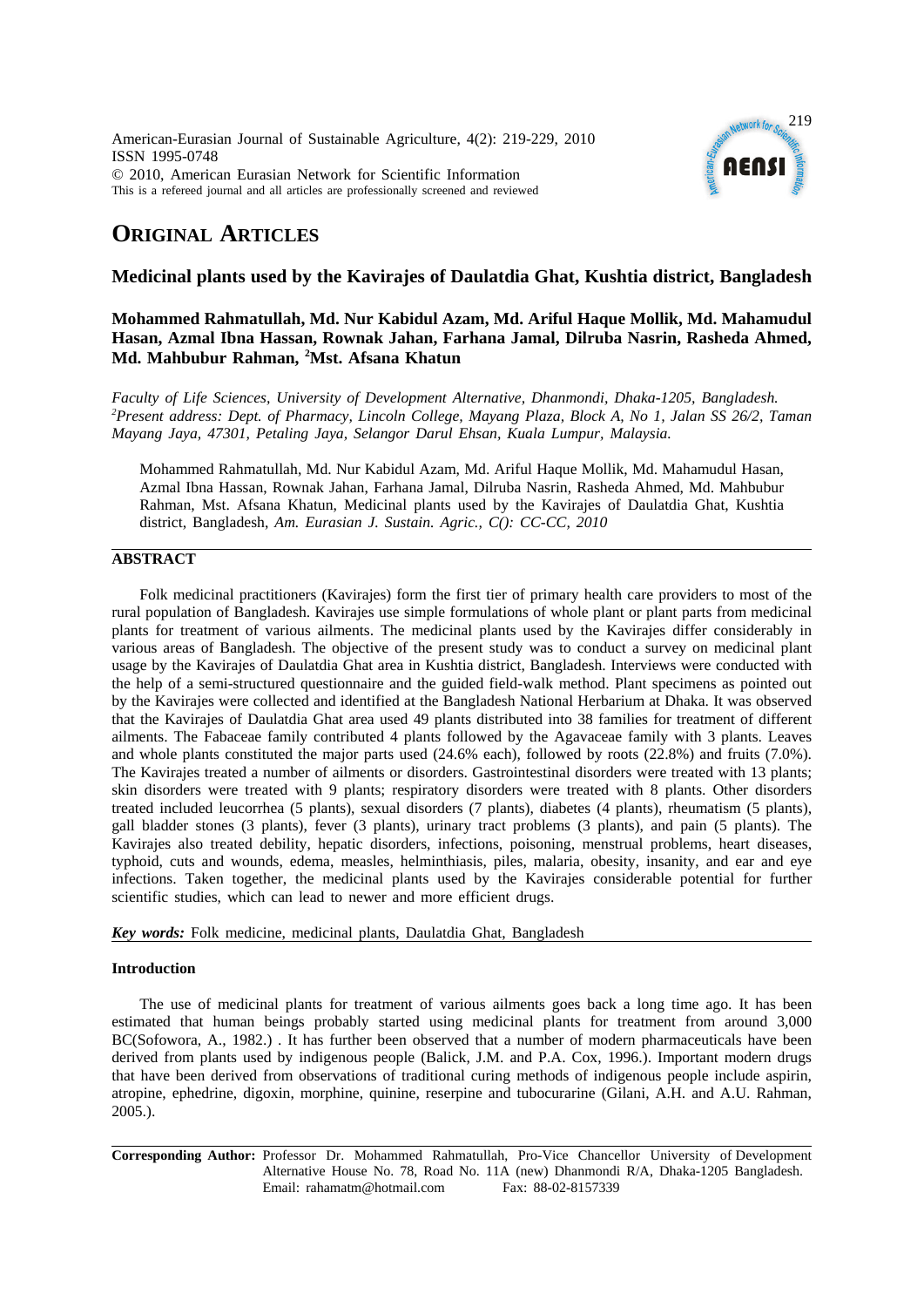#### *Am. Eurasian J. Sustain. Agric., 4(2): 219-229, 2010* 220

Bangladesh has a rich history of traditional medicinal practices. Among the various systems of traditional medicine co-existing within the country are the homeopathic, Ayurvedic, Unani, and the folk medicinal system. The latter system is practiced by folk medicinal practitioners, otherwise known as Kavirajes or Vaidyas. The Kavirajes utilization of medicinal plants, although derived to a certain extent from the Ayurvedic system, is different in its simplicity of use. The Kavirajes mostly use simple juices, decoctions or paste of whole medicinal plants or plant parts in their formulations, which are either orally or topically administered. The knowledge of an individual Kaviraj is usually kept within the family and passed on to selected members of the next generation. As a result the repertoire of medicinal plants of an individual Kaviraj can vary considerably between Kavirajes of adjoining areas.

The population of Bangladesh is predominantly rural and lack access to modern medical facilities because of absence of such facilities and lack of good transportation system to get to such facilities, which are mostly available in the capital city of Dhaka. Moreover, the cost of modern medicine is for the most part prohibitive for the poorer sections of the rural population. As a result, they rely mostly on the Kavirajes for treatment of their various ailments. There are over 86,000 villages in Bangladesh and most villages have one or two practicing Kavirajes. This is in sharp contrast to allopathic practitioners, who are practically absent from villages and in difficult to get to areas.

Knowledge of medicinal plant usage by the Kavirajes of Bangladesh can be a good source for further scientific studies in the quest for better drugs from the medicinal plants used and with lesser side-effects. However, to get a comprehensive picture of the medicinal plants used by the Kavirajes, one has to practically conduct surveys from village to village and obtain information from individual Kavirajes. We have been conducting such ethnomedicinal studies for the last two years among the Kavirajes of various areas of Bangladesh and among the tribal medical practitioners of a number of tribes of the country (Hossan, M.S.;2010; Rahmatullah, M.,2010; Nawaz, A.H.M.M.,2009; Hanif, A., 2009;Hossan, Md. Shahadat,2009;Rahmatullah, M.,2009;Rahmatullah, M.,2009;Rahmatullah, M.,2009;Rahmatullah, M.,2009;Rahmatullah, M.,2009). The objective of the present study was to conduct a survey among the Kavirajes of Daulatdia Ghat in Kushtia district, which lies in the western part of Bangladesh.

### **Materials and Methods**

Daulatdia Ghat area falls within Kushtia district. The primary occupations of the people are agriculture and agriculture laborer. The district is mainly known for its tobacco crop. Daulatdia Ghat is a ferry area and can be considered as totally rural. However, the place is also known for having a large prostitute area. The prostitutes cater mainly to the bus and truck drivers plying through the area. The present survey was conducted among two Kavirajes, whose patients include both prostitutes and the rural population of the area.

Interviews were conducted of both Kavirajes with the help of a semi-structured questionnaire and the guided field-walk method as described by Martin (Martin, G.J., 1995.) and Maundu (Maundu, P., 1995.) . In this method, the Kavirajes took the interviewers on guided field walks in the daytime through areas from where they usually collected their medicinal plants, pointed out the plants and described their uses. Detailed information was taken as to formulations and dosages, which were later cross-checked with the Kavirajes in later evening sessions. Plant specimens as pointed out by the Kavirajes were collected, dried in the field, and brought back to Bangladesh National Herbarium at Dhaka for complete identification.

### **Results and Discussion**

It was observed in the present study that a total of 49 plants were used by the Kavirajes of Daulatdia Ghat area for treatment of diverse ailments. The plants were distributed into 38 families as shown in Table 1. The Fabaceae family contributed four plants followed by the Agavaceae family with three plants. A noteworthy feature of the Kavirajes of Daulatdia Ghat was the use of Agavaceae family plants, which have not been found to be used to any great extent by the Kavirajes of other areas surveyed (Hossan, M.S.;2010; Rahmatullah, M.,2010; Nawaz, A.H.M.M.,2009; Hanif, A., 2009;Hossan, Md. Shahadat,2009;Rahmatullah, M.,2009;Rahmatullah, M.,2009;Rahmatullah, M.,2009;Rahmatullah, M.,2009;Rahmatullah, M.,2009).

Whole plant and leaves constituted the major plant parts used (24.6% each of total uses). They were followed by roots (22.8%). Fruits constituted 7.0% of total uses. Another notable feature of the present study findings was the total absence of use of stems by the Kavirajes of Daulatdia Ghat area. The results are shown in Table 2.

In most of the cases a single plant part was used by the Kavirajes for treatment of a single or sometimes, multiple ailments. The roots of *Agave americana* were used a carminative (example of a plant part used for treatment of a single ailment). On the other hand, the barks of *Justicia adhatoda* were used for treatment of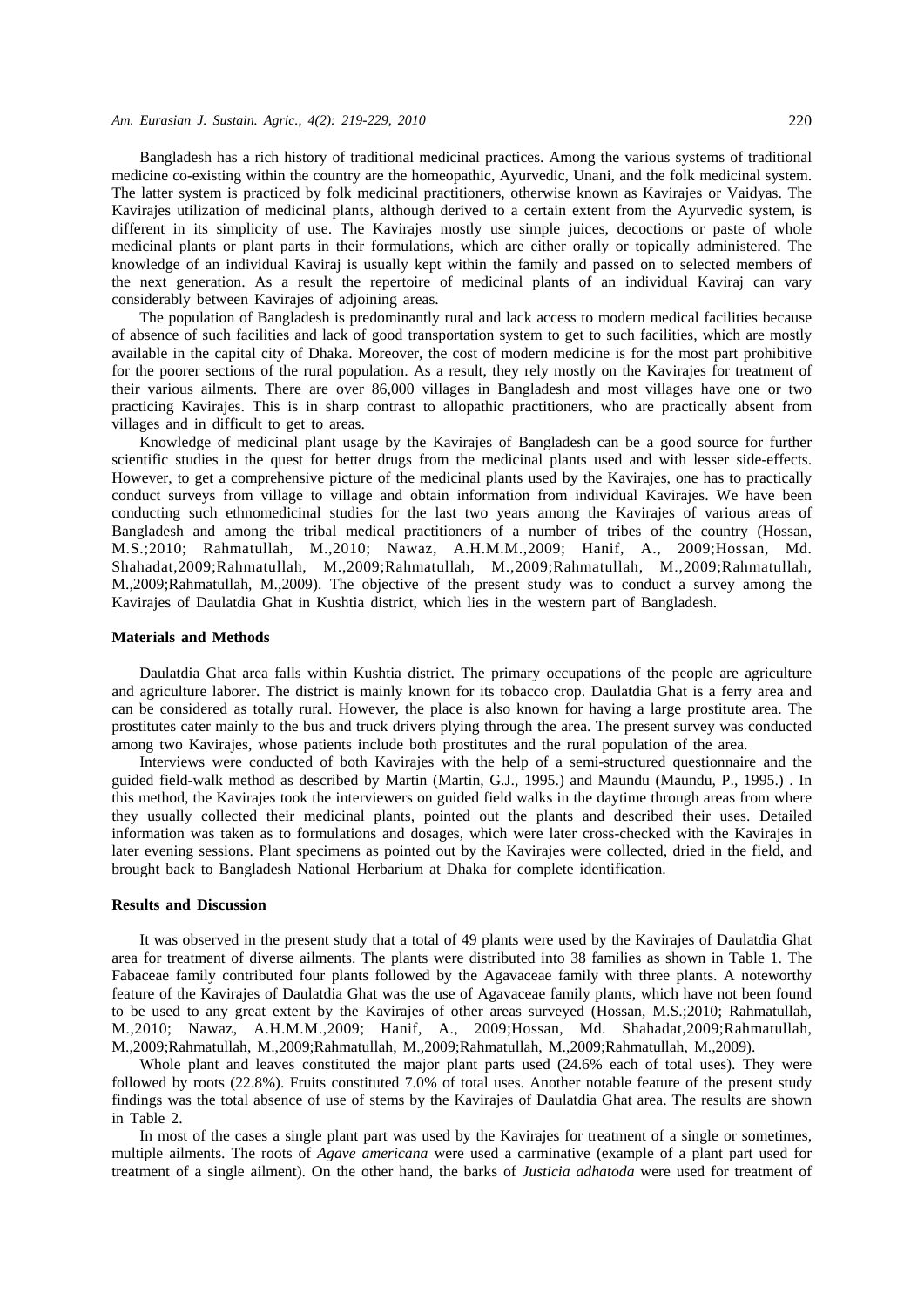|                  | Table 1. Medicinal plants asca by the Kavinges of Dadiatura Ghat, Kashtia district, Dangiadesh. |                  |               |                                                    |                                                                                                                                                                                                                                                                                                             |
|------------------|-------------------------------------------------------------------------------------------------|------------------|---------------|----------------------------------------------------|-------------------------------------------------------------------------------------------------------------------------------------------------------------------------------------------------------------------------------------------------------------------------------------------------------------|
| Serial<br>Number | Scientific Name                                                                                 | Family Name      | Local Name    | Part utilized                                      | Ailment/Symptoms treated                                                                                                                                                                                                                                                                                    |
| 1                | Justicia adhatoda L. Acanthaceae                                                                |                  | <b>Bashok</b> | <b>Bark</b>                                        | Leucorrhea, chronic respiratory disorders<br>and coughs. 1g bark powder is taken<br>with 1 spoonful of honey every<br>afternoon for 1 month for chronic<br>respiratory disorders and coughs. 1g<br>powdered bark is taken every night for<br>15 days for leucorrhea.                                        |
| 2                | Agave americana L. Agavaceae                                                                    |                  | Arkeriea      | Root                                               | Carminative. Roots are mixed with juice<br>from Cynodon dactylon and taken as<br>carminative. Note that can also result<br>in getting rid of large worms from the<br>intestine.                                                                                                                             |
| 3                | Cordyline fruticosa<br>$(L.)$ A. Chev.                                                          | Agavaceae        | Droesina      | Root                                               | Constipation, mucus. Roots are taken with<br>three rhizomes of turmeric for<br>constipation.                                                                                                                                                                                                                |
| 4                | Yucca gloriosa L.                                                                               | Agavaceae        | Yucca         | Root                                               | Remove gall bladder stones. Crushed roots<br>are taken every morning and night.<br>Note that the treatment may cause<br>constipation.                                                                                                                                                                       |
| 5                | Aloe vera (L.)<br>Burm.f.                                                                       | Aloaceae         | Ghritokumari  | Soft pulp<br>within leaves                         | To increase strength, increase<br>semen, enlarged spleen, bloating, hepatic<br>diseases, pain, boils. Decoction of soft<br>pulp within the leaves is taken with<br>mishri (crystallized sugar) for boils.                                                                                                   |
| 6                | Curculigo orchioides Amaryllidaceae<br>Gaertn.                                                  |                  | Taal-muli     | Root                                               | Blood coming out through anus. Root<br>juice is taken. Side effects include<br>increased liver pain and constipation.                                                                                                                                                                                       |
| 7                | Mangifera indica L. Anacardiaceae                                                               |                  | Aam gach      | Leaf                                               | Diabetes. Young leaves are sun-dried,<br>and powdered. 5g of the powder is mixed<br>with 2g powdered, dried seeds of<br>Syzygium jambos (local name: kalo<br>jam) and taken every morning and<br>afternoon for 45 days.                                                                                     |
| 8                | Polyalthia longifolia Annonaceae<br>(Sonn.) Thwaites (PL)                                       |                  | Debdaru       | <b>Bark</b>                                        | Dysentery, itch. Decoction is made from<br>powdered bark and taken with honey<br>for dysentery. Powdered bark is<br>mixed with mustard oil and applied to<br>affected areas to cure itch.                                                                                                                   |
| 9                | Hemidesmus indicus Apocynaceae<br>R.Br.                                                         |                  | Anontomul     | Root                                               | Low semen, dysentery, boils. 1g root is<br>crushed and taken with 1 spoonful of<br>honey every morning after breakfast<br>for 15 days to increase semen. 1g root<br>is crushed and taken with honey for<br>dysentery for 7 days. 2g root is<br>crushed and applied over boils.                              |
| 10               | Aristolochia indica<br>L.                                                                       | Aristolochiaceae | Ishwarmul     | Leaf, root                                         | Biliary pain, infections, antidote to<br>poisoning. Leaf and root juice is<br>combined and taken.                                                                                                                                                                                                           |
| 11               | Vernonia patula<br>(Dryand.) Merr.                                                              | Asteraceae       | Jowhan-piir   | Whole plant                                        | To stop menstruation. 3g amount of<br>powdered whole plant is mixed with<br>warm cow/goat's milk and taken<br>twice daily every morning and night.                                                                                                                                                          |
| 12               | Bombax ceiba L.                                                                                 | Bombacaceae      | Shimul gach   | Root                                               | Impotency. 1 spoonful of powdered root,<br>1 spoonful of powdered Piper cubeba,<br>1 spoonful of powdered Curculigo<br>orchioides, 1 spoonful of powdered<br>Withania somnifera, 1 spoonful of<br>honey and 1 poa (local measure<br>approximates 250g) cow/goat's milk is<br>taken every night for a month. |
| 13               | Cereus grandiflorus Cactaceae<br>$(L.)$ P.Mill.                                                 |                  | Kaat-raaz     | Inner portion<br>of plant after<br>bark is removed | Acidity. Decoction made from pulp is<br>taken with sugar or molasses.                                                                                                                                                                                                                                       |

**Table 1:** Medicinal plants used by the Kavirajes of Daulatdia Ghat, Kushtia district, Bangladesh.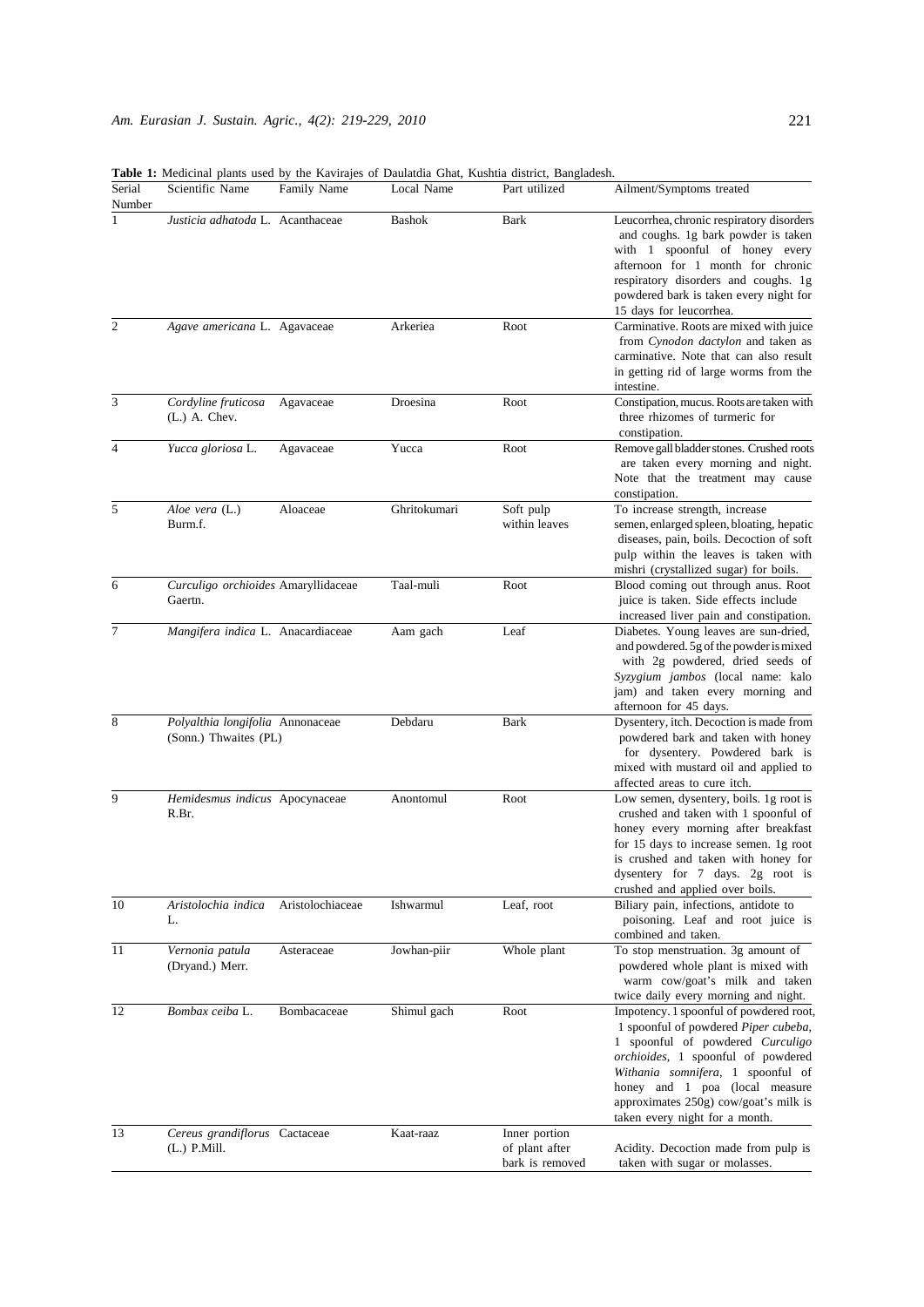**Table 1:** Contin

|    | <b>Table 1:</b> Continue                            |                |               |             |                                                                                                                                                                                                                                                                                                                                                                                                                                                                                                                                                                       |
|----|-----------------------------------------------------|----------------|---------------|-------------|-----------------------------------------------------------------------------------------------------------------------------------------------------------------------------------------------------------------------------------------------------------------------------------------------------------------------------------------------------------------------------------------------------------------------------------------------------------------------------------------------------------------------------------------------------------------------|
| 14 | Mesua ferrea L.                                     | Clusiaceae     | Nageshwar     | Flower      | Inability to bear children in women. 10g<br>powdered flower is mixed with 10g<br>white-flowered Sida cordifolia, and<br>10g Abrus precatorius and powdered.<br>1 spoonful of this powder is mixed<br>with 1 spoonful of ghee (clarified<br>butter), one spoonful of honey and<br>100g cow/goat's milk and taken every<br>morning for 1 month.                                                                                                                                                                                                                         |
| 15 | Terminalia arjuna<br>(Roxb. ex DC.)<br>Wight & Arn. | Combretaceae   | Arjun gach    | <b>Bark</b> | Heart diseases. Crushed bark is taken<br>every morning and evening with warm<br>rice, two spoonful of ghee (clarified<br>butter) for a month. Note that lime<br>juice cannot be taken during this time.<br>Alternately, two spoonful of crushed<br>bark is taken with warm milk for a<br>month.                                                                                                                                                                                                                                                                       |
| 16 | Terminalia<br>chebula Retz.                         | Combretaceae   | Horitoki gach | Whole plant | Constipation, less urination. 10g whole<br>plant powder when taken with water<br>during night time before sleep relieves<br>constipation. 1 spoonful of whole plant<br>powder is mixed with 1 spoonful<br>helencha ( <i>Enydra fluctuans</i> ) juice and<br>1 spoonful sugar and taken 2-3 times<br>daily as remedy for less urination.                                                                                                                                                                                                                               |
| 17 | Ipomoea aquatica<br>Forssk.                         | Convolvulaceae | Kolmi shak    | Whole plant | Gall bladder stones. Juice from crushed<br>whole plant is mixed with powdered<br><i>Polyalthia longifolia</i> and taken. The<br>mixture should not be taken too often.                                                                                                                                                                                                                                                                                                                                                                                                |
| 18 | Ipomoea mauritiana Convolvulaceae<br>Jacq.          |                | Vui-kumra     | Root        | Increase lactation. The bottom parts of<br>roots are crushed and the juice collected<br>and taken. Dried roots are also taken<br>with honey. Ingestion of raw roots<br>causes vomiting.                                                                                                                                                                                                                                                                                                                                                                               |
| 19 | Kalanchoe pinnata<br>(Lam.) Pers.                   | Crassulaceae   | Pathorkuchi   | Whole plant | Gall bladder stones, pain from piles. $\frac{1}{2}$<br>cup leaf juice is taken to dissolve gall<br>bladder stones. Crushed leaves are<br>applied to anus for piles.                                                                                                                                                                                                                                                                                                                                                                                                   |
| 20 | Coccinia grandis<br>$(L.)$ J. Voigt                 | Cucurbitaceae  | Telakucha     | Leaf, fruit | Typhoid disease, eczema, leukoderma,<br>lesions of the tongue. Powdered fruit<br>is taken with sugar for typhoid<br>disease. Leaf juice mixed with sugar is<br>both taken and applied for eczema and<br>leukoderma. Unripe fruits are chewed<br>and so mixed with saliva and then<br>applied to lesions of the tongue.                                                                                                                                                                                                                                                |
| 21 | Diospyros peregrina Ebenaceae<br>(Gaertn.) Gürke.   |                | Gab gach      | Whole plant | Leucorrhea, thorn-induced infections,<br>gangrene, cough, mucus, biliary diseases,<br>blood purifier. Ripe fruits are boiled<br>to make a decoction and taken with<br>sugar for leucorrhea. Unripe fruits are<br>boiled to make a decoction, mixed<br>with ghee and then re-boiled and<br>applied to infected areas (thorn-induced<br>infections). Unripe fruits are boiled to<br>make a decoction and applied to areas<br>affected with gangrene. Unripe fruits<br>or barks are boiled to make a<br>decoction and taken with a little honey<br>for coughs and mucus. |
| 22 | Cassia fistula L.                                   | Fabaceae       | Bandor lathi  | Root        | Anal disorders (prolapse). Roots of the<br>plant are mixed with roots of <i>Mesua</i><br><i>ferrea</i> , crushed and taken.                                                                                                                                                                                                                                                                                                                                                                                                                                           |
| 23 | Cassia occidentalis<br>L.                           | Fabaceae       | Kulka-sunda   | Leaf, bark  | Boils, skin diseases, cough, mucus, blood<br>purifier. Paste of crushed leaves and<br>barks is applied to boils and skin<br>disease-affected area. 1 tola (local<br>measure approximates 12.5g) of<br>powdered leaf and bark is put in $\frac{1}{2}$ kg<br>water, boiled and taken for cough and<br>mucus. For purification of blood, 1<br>tola leaf juice is taken with mishri                                                                                                                                                                                       |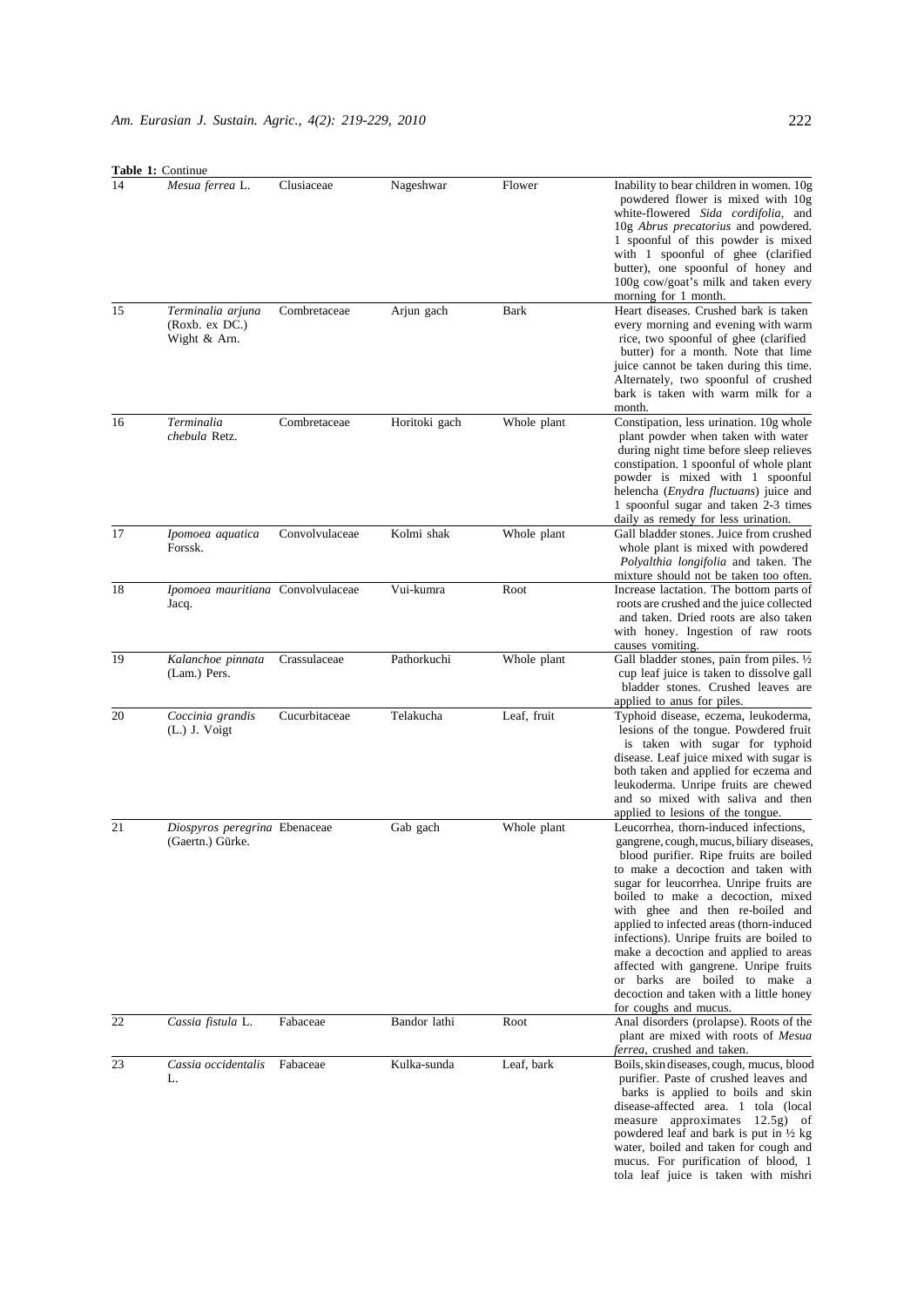(crystallized sugar) in the morning.

|    | <b>Table 1: Continue</b>                                            |              |                |             |                                                                                                                                                                                                                                                                                                                                                                                                                   |
|----|---------------------------------------------------------------------|--------------|----------------|-------------|-------------------------------------------------------------------------------------------------------------------------------------------------------------------------------------------------------------------------------------------------------------------------------------------------------------------------------------------------------------------------------------------------------------------|
| 24 | Clitoria ternatea L. Fabaceae                                       |              | Neel aparajita | Root        | Stomachache (udar disease). 2g roots<br>of the plant is mixed with 1 spoonful<br>ghee (clarified butter), 1 spoonful<br>honey, 1 spoonful sugar, made into a<br>paste and kept in a cup. After meals<br>every day, $\frac{1}{2}$ spoonful of the paste is<br>to be taken for 15 days.                                                                                                                             |
| 25 | Mucuna pruriens<br>$(L.)$ DC.                                       | Fabaceae     | Alkushie       | Seed        | Increase sperm count, stimulate energy,<br>wounds to vaginal area in women.<br>Powdered seeds are taken with honey.<br>May cause constipation.                                                                                                                                                                                                                                                                    |
| 26 | Swertia chirata<br>(Roxb. ex Fleming)<br>H. Karst.                  | Gentianaceae | Chirota        | Whole plant | Sonnipath fever (Kaviraj term usually<br>denoting typhoid), blood purifier, acne,<br>itches. Decoction of powdered plant is<br>taken with a little sugar as remedy for<br>sonnipath fever. Decoction of<br>powdered plant is taken with water to<br>purify blood. Powdered plant is mixed<br>with mishri (crystallized sugar) and the<br>decoction taken for acnes and itches.                                    |
| 27 | Leucas aspera<br>(Willd.) Link                                      | Lamiaceae    | Door-kolosh    | Leaf        | Excess salivating. Fried leaves are taken<br>with rice as chutney.                                                                                                                                                                                                                                                                                                                                                |
| 28 | Ocimum tenuiflorum Lamiaceae<br>L.                                  |              | Tulshi gach    | Leaf        | Contraceptive, enhances immunity.<br>Following completion of menstruation,<br>decoction of boiled leaves is taken for<br>3 days to avoid pregnancy. In the<br>Bengali month of Kartik (October 15 -<br>November 14), every morning 2-3<br>leaves are chewed and taken on an<br>empty stomach to protect the body<br>system against diseases for a whole<br>year. This only happens during the<br>month of Kartik. |
| 29 | Allium sativum L.                                                   | Liliaceae    | Roshun         | Bulb        | Diabetes. 1 poa (local measure<br>approximates 250g) bulb is chewed<br>every morning and night daily for 45<br>days.                                                                                                                                                                                                                                                                                              |
| 30 | Crinum asiaticum L. Liliaceae                                       |              | Go-roshun      | Whole plant | Edema, pain, rheumatism. Decoction made<br>from crushed whole plant is mixed with<br>mustard oil and applied to affected areas.                                                                                                                                                                                                                                                                                   |
| 31 | Sida cordifolia L.                                                  | Malvaceae    | <b>Brela</b>   | Whole plant | Skin diseases. Powdered plant is mixed<br>with camphor powder and applied to<br>affected areas.                                                                                                                                                                                                                                                                                                                   |
| 32 | Azadirachta indica<br>A. Juss.                                      | Meliaceae    | Neem gach      | Leaf, bark  | Regularize menstruation, diabetes. 80g<br>bark is sliced into small pieces, mixed<br>with 40g molasses and boiled in water<br>till the volume is reduced to half. The<br>water while still warm is taken for 5<br>days to regularize menstruation. 15-20<br>leaves and 5-6 black peppers are<br>chewed every morning for 45 days as<br>remedy for diabetes.                                                       |
| 33 | Tinospora cordifolia Menispermaceae<br>(Willd.) Hook.f.<br>& Thoms. |              | Guloncho lota  | Whole plant | Measles, burning sensations, cough, mucus.<br>fever, helminthiasis, constipation,<br>leucorrhea, to increase thirst, <i>i.e.</i> induce<br>rheumatism,<br>drinking,<br>piles,<br>respiratory problems, heart diseases,<br>less urination, carminative, malaria,<br>enlarged spleen, skin infections, <b>godh</b><br>disease (Kaviraj term usually denoting<br>swelling of legs and hands).                        |
| 34 | Ficus hispida L.f.                                                  | Moraceae     | Kack dumur     | Whole plant | Internal bleeding. 25g juice from unripe<br>fruits is taken with sugar once daily for<br>7 days.                                                                                                                                                                                                                                                                                                                  |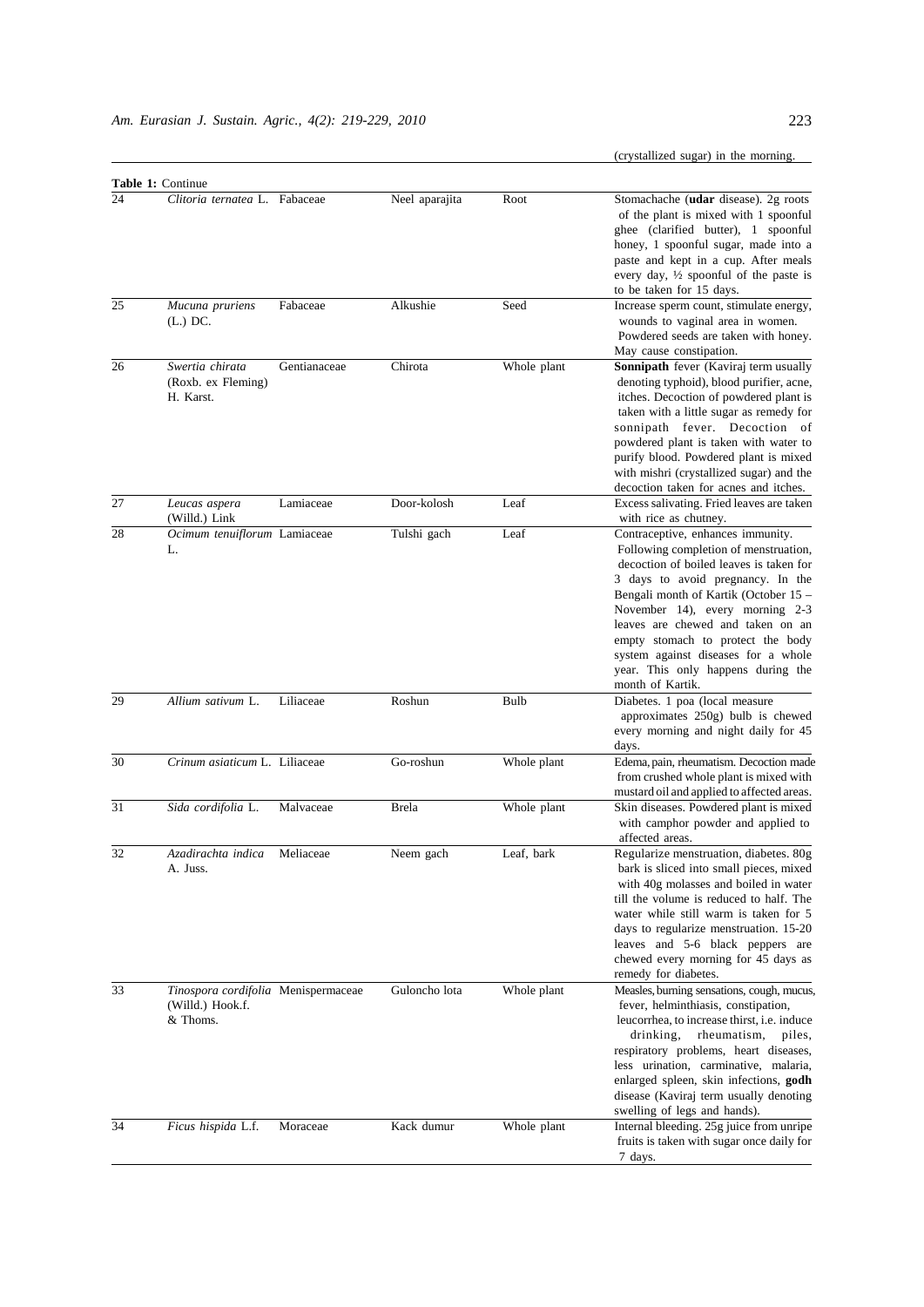|    | Table 1: Continue                          |             |               |                  |                                                                                                                                                                                                                                                                                                                                                                                                                                                                                                                                                                                 |
|----|--------------------------------------------|-------------|---------------|------------------|---------------------------------------------------------------------------------------------------------------------------------------------------------------------------------------------------------------------------------------------------------------------------------------------------------------------------------------------------------------------------------------------------------------------------------------------------------------------------------------------------------------------------------------------------------------------------------|
| 35 | Geodorum<br>densiflorum (Lam.)<br>Schltr.  | Orchidaceae | Mishri-dana   | Tuber            | Increase sperm density. Tubers are<br>cleaned, powdered and taken with honey.                                                                                                                                                                                                                                                                                                                                                                                                                                                                                                   |
| 36 | Oxalis lobata Sims                         | Oxalidaceae | Amrul shak    | Whole plant      | Appetite stimulant, rheumatism. The plant<br>is cooked as a vegetable (with a salty<br>taste) and taken daily for 3-4 days to<br>stimulate appetite. The plant is cooked<br>as a vegetable and taken for 15 days<br>for rheumatism.                                                                                                                                                                                                                                                                                                                                             |
| 37 | Pandanus<br><i>odoratissimus</i> L.f.      | Pandanaceae | Keya          | Leaf             | Obesity. Juice from crushed leaves is<br>boiled and taken.                                                                                                                                                                                                                                                                                                                                                                                                                                                                                                                      |
| 38 | Piper longum L.                            | Piperaceae  | Pipul         | Root, fruit      | Carminative, cough, mucus. Roots are<br>chewed as remedy for cough and<br>Powdered fruits<br>mucus.<br>are<br>carminative.                                                                                                                                                                                                                                                                                                                                                                                                                                                      |
| 39 | Cynodon dactylon<br>$(L.)$ Pers.           | Poaceae     | Durba ghash   | Whole plant      | Skin diseases, less urination. Juice from<br>6 tolas (local measure, 1 tola<br>approximates $12.5g$ ) of whole plant is<br>mixed with 1 poa (local measure<br>approximates 250g) sesame oil, heated<br>and applied to affected areas as<br>treatment for skin diseases. Roots of<br>the plant are boiled in 1 kg water in<br>an earthen vessel and taken with honey<br>as remedy for less urination.                                                                                                                                                                            |
| 40 | Paederia foetida L. Rubiaceae              |             | Gondho-vadule | Whole plant      | Cough, mucus, loss of appetite,<br>rheumatism, pain, dysentery. Leaf juice<br>is taken with honey for coughs and<br>mucus. Decoction of crushed leaves is<br>cooked and taken for loss of appetite.<br>Leaf, stem and flower is boiled with<br>oil and applied to affected area for<br>rheumatism. Leaf juice is taken for 7<br>days for dysentery.                                                                                                                                                                                                                             |
| 41 | Aegle marmelos<br>$(L.)$ Corr.             | Rutaceae    | Bael gach     | Leaf, fruit      | To remove odor from sweat, incoherency<br>or insanity, reduces acidity, ear diseases,<br>eye diseases. Leaf juice is applied to<br>the body to remove bad odor from<br>sweating. Leaves are crushed and<br>applied to head as remedy for<br>incoherency or insanity. Unripe fruit is<br>burnt in cow dung fire and then taken<br>with sugar cane molasses (local name:<br>akher gur) as remedy for acidity. Juice<br>from crushed young leaves is applied<br>to ears for ear diseases. Fruit juice is<br>applied around the eyes for eye<br>diseases.                           |
| 42 | Citrus aurantiifolia<br>(Christm.) Swingle | Rutaceae    | Kagji lebu    | Fruit            | Leucorrhea. Fruits are mixed with roots<br>of <i>Punica granatum</i> and then taken. Note<br>that this may result in frequent sneezing.                                                                                                                                                                                                                                                                                                                                                                                                                                         |
| 43 | Datura metel L.                            | Solanaceae  | Dhutra        | Leaf, root, seed | Swelling and pain, excessive breathing,<br>to enlarge pupil in eye, swelling of gums<br>and base of ears, breast pain.<br>Application or drinking of leaf juice<br>relieves pain and swelling. Powdered<br>whole plant is smoked to cure<br>excessive or abnormal breathing.<br>Powdered plant is applied around the<br>eyes to enlarge pupils. Leaf juice is<br>mixed with a little opium and applied<br>to affected area to reduce swelling of<br>gums or base of ears. Leaf juice is<br>mixed with lime and turmeric and<br>applied to the breasts to reduce breast<br>pain. |
| 44 | Withania somnifera<br>(L.) Dunal           | Solanaceae  | Ashwogondha   | Root             | Piles, debility. Juice from crushed roots<br>is mixed with equal amounts of<br>cow/goat's milk and taken with honey.                                                                                                                                                                                                                                                                                                                                                                                                                                                            |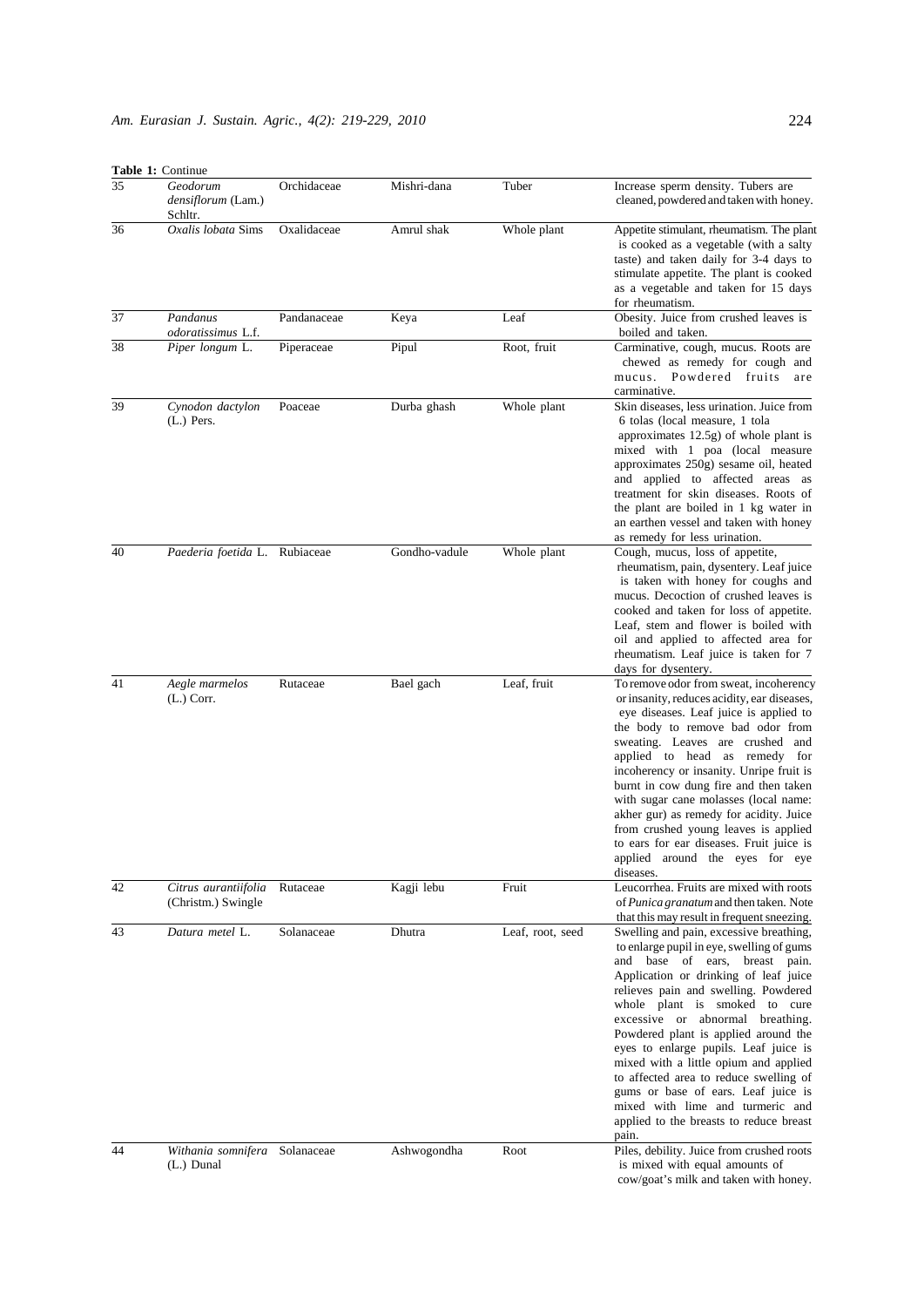| <b>Table 1: Continue</b> |  |
|--------------------------|--|
|--------------------------|--|

| 45 | rable 1: Continue<br>Abroma augusta<br>L.f. | Sterculiaceae | Ulot kombol | Whole plant | Passing of semen with urine. Powdered<br>plant is mixed with powdered <i>Ipomoea</i>                                                                                                                                                                                                                                                                                                                                                                                                                                                                                                                                                                                                                                                                                                                                                                                                                                                                                                                                                                                                                                                             |
|----|---------------------------------------------|---------------|-------------|-------------|--------------------------------------------------------------------------------------------------------------------------------------------------------------------------------------------------------------------------------------------------------------------------------------------------------------------------------------------------------------------------------------------------------------------------------------------------------------------------------------------------------------------------------------------------------------------------------------------------------------------------------------------------------------------------------------------------------------------------------------------------------------------------------------------------------------------------------------------------------------------------------------------------------------------------------------------------------------------------------------------------------------------------------------------------------------------------------------------------------------------------------------------------|
|    |                                             |               |             |             | mauritiana, crushed with sugar and milk<br>and taken. Note that with this preparation<br>urine can come out in several flows.                                                                                                                                                                                                                                                                                                                                                                                                                                                                                                                                                                                                                                                                                                                                                                                                                                                                                                                                                                                                                    |
| 46 | Centella asiatica<br>$(L.)$ Urb.            | Umbelliferae  | Thankuni    | Leaf        | Blood purifier, fever, diabetes. Leaves<br>are boiled in water and the decoction<br>taken with honey to purify blood.<br>Leaf juice is mixed with leaf juice of<br><i>Nyctanthes arbor tristis</i> and a little<br>sugar to cure fever. Crushed leaves are<br>taken with powdered mishri<br>(crystallized sugar) as remedy for<br>diabetes.                                                                                                                                                                                                                                                                                                                                                                                                                                                                                                                                                                                                                                                                                                                                                                                                      |
| 47 | Nyctanthes arbor<br>tristis L.              | Verbenaceae   | Sheuli gach | Leaf        | Rheumatism, pitto jor (Kaviraj term for<br>fever due to metabolic disorders). 15-20<br>leaves are boiled in 2 cups water and<br>taken every morning and night for<br>rheumatism. 10g of leaf juice is taken<br>every day for fever due to metabolic<br>disorders.                                                                                                                                                                                                                                                                                                                                                                                                                                                                                                                                                                                                                                                                                                                                                                                                                                                                                |
| 48 | Cayratia trifolia<br>(L.) Domin.            | Vitaceae      | Goale lota  | Leaf        | To stop bleeding, scorpion bite, snake<br>bite, leucorrhea. Leaves are crushed in<br>hand and the juice applied to wounds<br>to stop bleeding [1 tola to 4 anna<br>(local measures, 1 tola approximates)<br>12.5g, 4 annas approximate 250g)<br>amount of juice is applied]. Leaf juice<br>is applied 5-6 times to scorpion bitten<br>area to lessen pain. Leaf juice is<br>applied immediately to snake bitten<br>area as an antidote. $\frac{1}{2}$ tola leaf juice<br>and $\frac{1}{4}$ tola marigold ( <i>Tagetes erecta</i> )<br>leaf juice is taken with honey for<br>leucorrhea.                                                                                                                                                                                                                                                                                                                                                                                                                                                                                                                                                          |
| 49 | Curcuma longa L.                            | Zingiberaceae | Holud       | Rhizome     | To lighten up skin (improve skin texture),<br>sprain. Raw rhizome is mixed with<br>oil, applied to body followed by<br>bathing to improve texture of skin. 4<br>parts rhizome, 1 part salt and 1 part<br>lime are mixed thoroughly, warmed<br>and applied to sprains for 2-3<br>days. Local names for diseases used by<br>the Kavirajes are indicated in bold<br>lettering. Some of the local measures<br>are given in the original Bengali names<br>with an approximation of the weights<br>in grams. Mishri is crystallized sugar,<br>which is prepared as follows. A super-<br>saturated sugar solution is first made<br>by adding sugar to boiling water till<br>no more sugar can be dissolved. The<br>solution is poured into a vessel and let<br>cool after hanging a string in the<br>middle of the vessel. During the<br>cooling process, sugar crystals are<br>deposited throughout the length of the<br>string. The crystals are collected and<br>air-dried in the shade. Ghee is clarified<br>butter and is prepared by boiling butter<br>till it melts and assumes a yellow color<br>followed by straining of the melted<br>butter. |

chronic respiratory disorders, coughs, and leucorrhea. An example of use of multiple plant parts to treat ailments was that of *Aristolochia indica*, whose leaves and roots were used in combination for treatment of biliary pain, infections, and as an antidote to poisoning.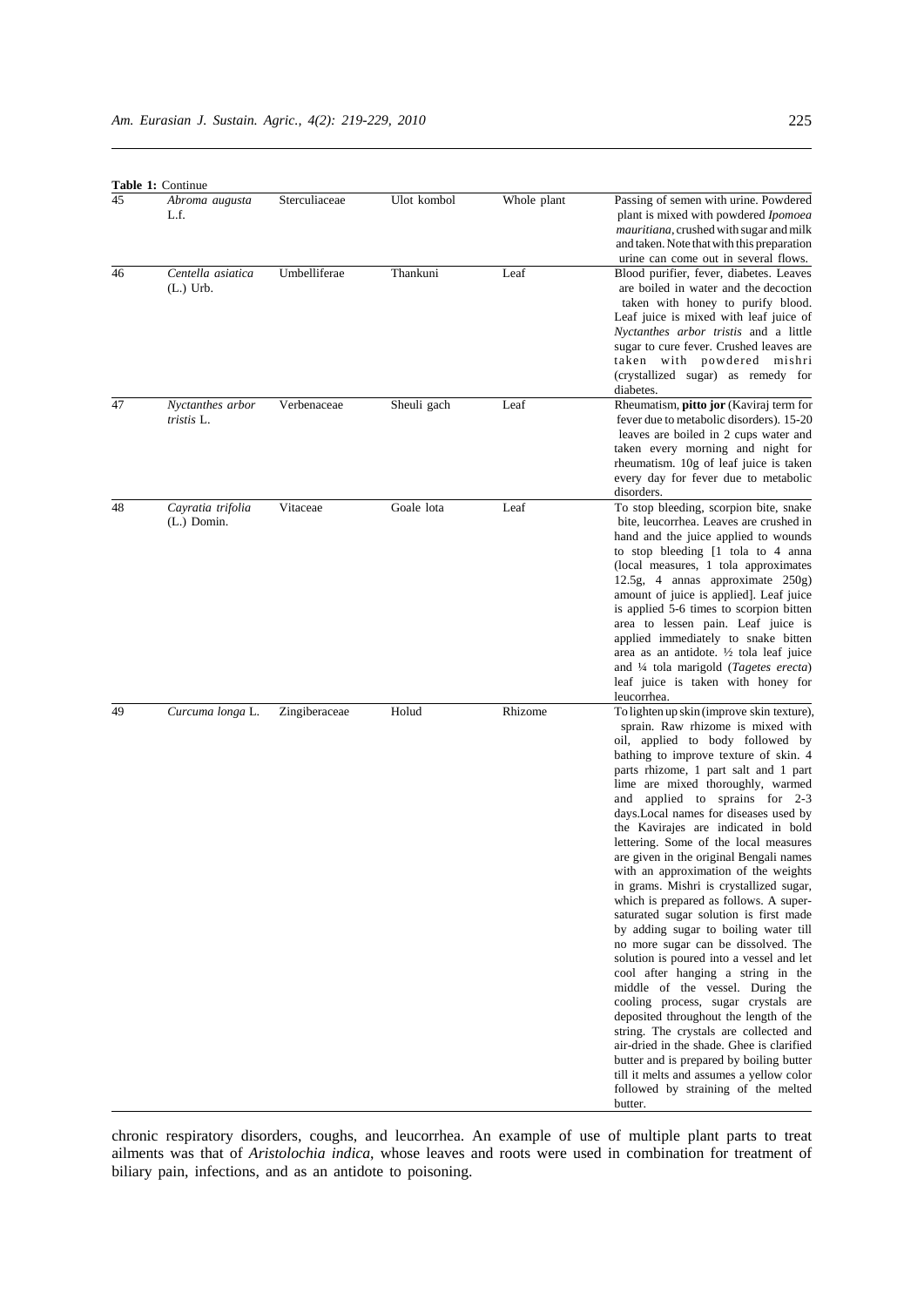#### *Am. Eurasian J. Sustain. Agric., 4(2): 219-229, 2010* 226

There were several instances where a combination of plants was used for treatment. The roots of *Bombax ceiba* were used along with *Piper cubeba*, *Curculigo orchioides*, and *Withania somnifera* for treatment of impotency. Similarly, a combination of *Terminalia chebula* and *Enydra fluctuans* was used for treatment of constipation and less urination. The roots of *Cassia fistula* and *Mesua ferrea* were taken in combination for anal disorders (prolapse).

| <b>Table 2.</b> Ferent ase of vallous plant parts by the Kavilajes of Daulatura Ghat area. |             |
|--------------------------------------------------------------------------------------------|-------------|
| Plant part                                                                                 | Percent use |
| Whole plant                                                                                | 24.6        |
| Leaf                                                                                       | 24.6        |
| Root                                                                                       | 22.8        |
| Stem                                                                                       | 0.0         |
| Bark                                                                                       | 8.8         |
| Flower                                                                                     | 1.8         |
| Seed                                                                                       | 3.5         |
| Fruit                                                                                      | 7.0         |
| Inner portion of plant after removal of bark                                               | 1.8         |
| Bulb                                                                                       | 1.8         |
| Tuber/Rhizome                                                                              | 3.5         |

**Table 2:** Percent use of various plant parts by the Kavirajes of Daulatdia Ghat area.

Some of the names of diseases in Table 1 refer to local terms as used by the Kavirajes. For instance **udar** disease, although it most often indicates stomach ache can be a more serious problem, one of the symptoms of which is stomach ache. The term **sonnipath** fever refers to a particular type of fever, which commonly occurs during typhoid but may occur with other types of disease. In this type of fever, the temperature rises to a certain level, diminishes, and then rises to a level higher than the previous level. It then again diminishes, but stays higher than the previous diminished stage. The cycle is continued. **Godh** disease can both include abnormal swelling of legs and hands during edema or elephantiasis. **Pitto jor** can happen due to metabolic disorders, but usually is meant by the Kavirajes as fever arising out of biliary problems.

In a number of cases, the decoction or juice of the plant was observed to be orally administered with a sweetener like honey, sugar, sugar (crystallized) or molasses. The bark of *Justicia adhatoda* was administered along with honey for chronic respiratory disorders and coughs. In this instance, honey was not only used to hide the taste of the bark, but also used for its individual soothing effects during respiratory distress including coughs. The soft pulp within the leaves of *Aloe vera* were administered along with crystallized sugar (local name: mishri) to patients with boils. What is of interest in this instance is that the formulation was advised to be taken orally and not used topically even though the ailment in question is boils. The decoction of the pulp from *Cereus grandiflorus* was advised by the Kavirajes to be taken either with sugar or molasses for treatment of acidity. The Kavirajes believe that mishri, by itself, has medicinal properties and can act in synergism with plant-based formulations. Occasionally, a formulation would be administered with cows or goats milk (as in the case of *Bombax ceiba*) or with clarified butter locally known as ghee (as in the case with *Terminalia arjuna*).

In several instances, administration was also observed to be topical. For instance, the roots of *Hemidesmus indicus* were crushed and applied to boils. Sometimes the plant-based formulation may be mixed with mustard oil (as in the case with *Crinum asiaticum* used for treatment of edema, pain, and rheumatism) or with camphor powder (as in the case with *Sida cordifolia* used for treatment of skin diseases).

Surprisingly, the Kavirajes were not observed to use any plants for sexually transmitted diseases like gonorrhea or syphilis even though a number of their clients are prostitutes. This could be because the Government has an intensive program for monitoring such diseases in prostitute areas and frequent check-ups are made of prostitutes by both Governmental and non-Governmental agencies for occurrence of such diseases including AIDS. On the other hand, the Kavirajes used five plants for treatment of leucorrhea (whitish discharge in the urine of females, which can be normal or due to sexually transmitted diseases). The Kavirajes, however, used two plants – *Curcuma longa* (to improve skin texture) and *Ocimum tenuiflorum* (as a contraceptive), which can benefit the general population but more particularly the prostitutes.

A number of the plants used by the Kavirajes have been scientifically studied and those studies have validated their folk medicinal uses. The plant *Justicia adhatoda* contains alkaloids with positive effects on inflammatory diseases (Chakraborty, A.,2001).; extract of the plant also has been shown to have antitussive effect (Dhuley, J.N., 1999.) and a bronchodilator alkaloid (vasicinone) has been isolated from the plant (Amin, A.H.1959). The Kavirajes use the bark of the plants for chronic respiratory disorders and coughs. There are a considerable number of reports for the efficacy of *Terminali arjuna* in heart disorders (Singh, G.,,2008;Dwivedi, S., 2007.; Gauthaman, K.,2005; Karthikeyan, K.,2003;Dwivedi, S. and D. Gupta, 2002.;Bharani, A.,2002; Gauthaman, K.,2001; Dwivedi, S.1997) which is why the bark of the plant is used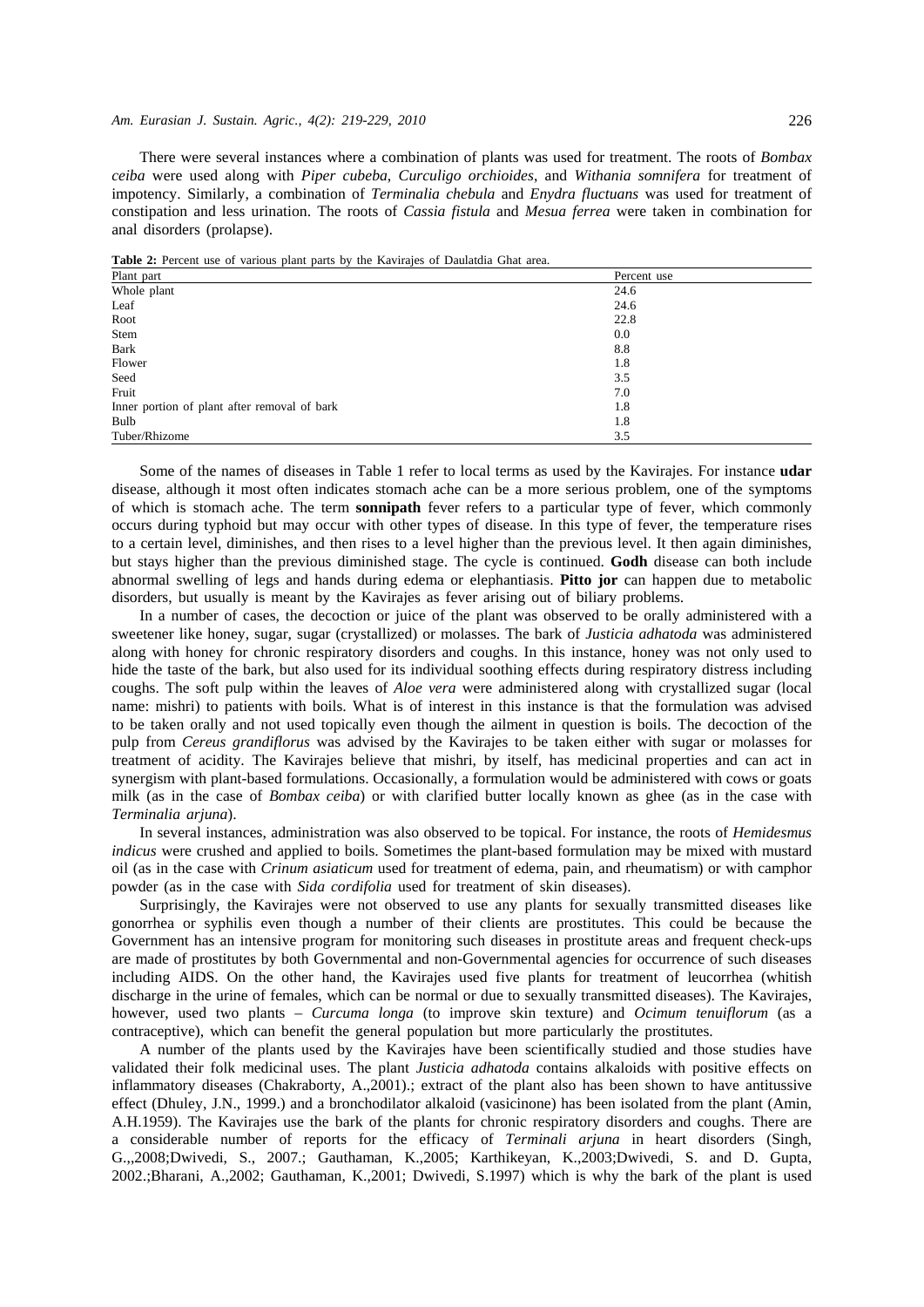for by the Kavirajes of Daulatdia Ghat. The beneficial effects of *Allium sativum* have been similarly described for diabetic models in a number of reports (Dwivedi, S.2009;Chandra, A.,2008; Islam, M.S.2008; Raju, T.N.,2008; Jalal, R.,2007; Ahmad, M.S. and N. Ahmed, 2006.; Hattori, A.,2005;Okada, Y.,2005; Liu, C.T.,2005; Jelodar, G.A.,2005; Josling, P., 2001.; Roman-Ramos, R.,1995; Sheela, C.G. and K.T. Augusti, 1992.; Swanston-Flatt, S.K.,1990; Nyyer, M.A., A.A.1989). Notably, the bulbs of the plant are used by the Kavirajes for diabetes. Since the objective of this paper is not a pharmacological evaluation of all the medicinal plants used by the Kavirajes of Daulatdia Ghat, only a few instances are cited where modern scientific findings are in agreement with traditional use of the plants.

Relevant scientific studies are yet to be conducted on most of the plants used by the Kavirajes of Daulatdia Ghat. Cumulatively speaking, these medicinal plants possess considerable potential towards discovery of newer and more efficacious drugs. A further fact needs to be brought at this point. The plants are rapidly becoming endangered in the wild. It is hoped that further studies on these plants can focus public attention to a point where the general people by themselves take an active part in the conservation of these plants and save them from possible extinction.

#### **References**

- Sofowora, A., 1982. Medicinal Plants and Traditional Medicinal in Africa. John Wiley and Sons, New York, pp: 256.
- Balick, J.M. and P.A. Cox, 1996. Plants, People and Culture: the Science of Ethnobotany, Scientific American Library, New York, pp: 228.
- Gilani, A.H. and A.U. Rahman, 2005. Trends in ethnopharmacology. Journal of Ethnopharmacology, 100: 43- 49.
- Hossan, M.S., A. Hanif, B. Agarwala, M.S. Sarwar, M. Karim, M.T. Rahman, R. Jahan and M. Rahmatullah, 2010. Traditional use of medicinal plants in Bangladesh to treat urinary tract infections and sexually transmitted diseases. Ethnobotany Research and Applications, 8: 61-74.
- Rahmatullah, M., D. Ferdausi, M.A.H. Mollik, R. Jahan, M.H. Chowdhury and W.M. Haque, 2010. A Survey of Medicinal Plants used by Kavirajes of Chalna area, Khulna District, Bangladesh. African Journal of Traditional, Complementary and Alternative Medicines, 7(2): 91-97.
- Nawaz, A.H.M.M., M. Hossain, M. Karim, M. Khan, R. Jahan and M. Rahmatullah, 2009. An ethnobotanical survey of Rajshahi district in Rajshahi division, Bangladesh. American Eurasian Journal of Sustainable Agriculture, 3(2): 143-150.
- Hanif, A., Md. Shahadat Hossan, Md. Manzurul Kadir Mia, Mohammad Jahirul Islam, Rownak Jahan and Mohammed Rahmatullah, 2009. Ethnobotanical survey of the Rakhain tribe inhabiting the Chittagong Hill Tracts region of Bangladesh. American Eurasian Journal of Sustainable Agriculture, 3(2): 172-180.
- Hossan, Md. Shahadat, Abu Hanif, Mujib Khan, Sazzadul Bari, Rownak Jahan and Mohammed Rahmatullah, 2009. Ethnobotanical survey of the Tripura tribe of Bangladesh. American Eurasian Journal of Sustainable Agriculture, 3(2): 253-261.
- Rahmatullah, M., D. Ferdausi, M.A.H. Mollik, M.N.K. Azam, M.T. Rahman and R. Jahan, 2009. Ethnomedicinal Survey of Bheramara Area in Kushtia District, Bangladesh. American Eurasian Journal of Sustainable Agriculture, 3(3): 534-541.
- Rahmatullah, M., A. Noman, M.S. Hossan, M.H. Rashid, T. Rahman, M.H. Chowdhury and R. Jahan, 2009. A survey of medicinal plants in two areas of Dinajpur district, Bangladesh including plants which can be used as functional foods. American Eurasian Journal of Sustainable Agriculture, 3(4): 862-876.
- Rahmatullah, M., A.K. Das, M.A.H. Mollik, R. Jahan, M. Khan, T. Rahman and M.H. Chowdhury, 2009. An Ethnomedicinal Survey of Dhamrai Sub-district in Dhaka District, Bangladesh. American Eurasian Journal of Sustainable Agriculture, 3(4): 881-888.
- Rahmatullah, M., M.A.H. Mollik, A.T.M.A. Azam, M.R. Islam, M.A.M. Chowdhury, R. Jahan, M.H. Chowdhury and T. Rahman, 2009. Ethnobotanical Survey of the Santal tribe residing in Thakurgaon District, Bangladesh. American Eurasian Journal of Sustainable Agriculture, 3(4): 889-898.
- Rahmatullah, M., I.J. Mukti, A.K.M.F. Haque, M.A.H. Mollik, K. Parvin, R. Jahan, M.H. Chowdhury and T. Rahman, 2009. An Ethnobotanical Survey and Pharmacological Evaluation of Medicinal Plants used by the Garo Tribal Community living in Netrakona district, Bangladesh. Advances in Natural and Applied Sciences, 3(3): 402-418.
- Martin, G.J., 1995. Ethnobotany: a 'People and Plants' Conservation Manual, Chapman and Hall, London, pp: 268.
- Maundu, P., 1995. Methodology for collecting and sharing indigenous knowledge: a case study. Indigenous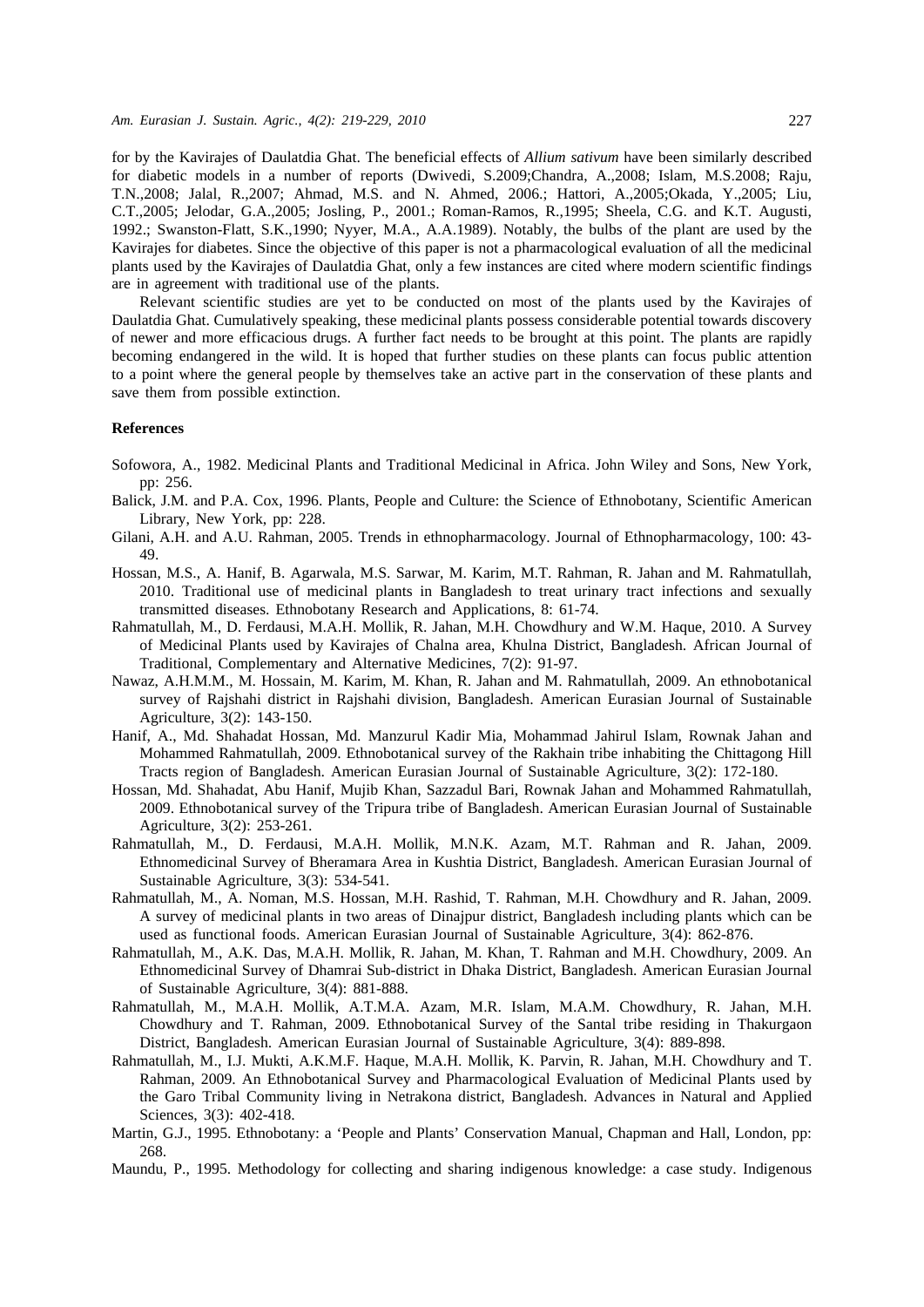Knowledge and Development Monitor, 3: 3-5.

- Chakraborty, A. and A.H. Brantner, 2001. Study of alkaloids from *Adhatoda vasica* Nees on their antiinflammatory activity. Phytotherapy Research, 15: 532-534.
- Dhuley, J.N., 1999. Antitussive effect of *Adhatoda vasica* extract on mechanical or chemical stimulationinduced coughing in animals. Journal of Ethnopharmacology, 67: 361-365.
- Amin, A.H. and D.R. Mehta, 1959. A bronchodilator alkaloid (vasicinone) from *Adhatoda vasica* Nees. Nature, 184(Suppl 17): 1317.
- Singh, G., A.T. Singh, A. Abraham, B. Bhat, A. Mukherjee, R. Verma, S.K. Agarwal, S. Jha, R. Mukherjee and A.C. Burman, 2008. Protective effects of *Terminalia arjuna* against Doxorubicin-induced cardiotoxicity. Journal of Ethnopharmacology, 117: 123-129.
- Dwivedi, S., 2007. *Terminalia arjuna* Wight & Arn. a useful drug for cardiovascular disorders. Journal of Ethnopharmacology, 114: 114-129.
- Gauthaman, K., S.K. Banerjee, A.K. Dinda, C.C. Ghosh and S.K. Maulik, 2005. *Terminalia arjuna* (Roxb.) protects rabbit heart against ischemic-reperfusion injury: role of antioxidant enzymes and heat shock protein. Journal of Ethnopharmacology, 96: 403-409.
- Karthikeyan, K., B.R. Bai, K. Gauthaman, K.S. Sathish and S.N. Devaraj, 2003. cardioprotective effect of the alcoholic extract of *Terminalia arjuna* bark in an *in vivo* model of myocardial ischemic reperfusion injury. Life Sciences, 73: 2727-2739.
- Dwivedi, S. and D. Gupta, 2002. Efficacy of *Terminalia arjuna* in chronic stable angina. Indian Heart Journal, 54: 441.
- Bharani, A., A. Ganguli, L.K. Mathur, Y. Jamra and P.G. Raman, 2002. Efficacy of *Terminalia arjuna* in chronic stable angina: a double-blind, placebo-controlled, crossover study comparing *Terminalia arjuna* with isosorbide mononitrate. Indian Heart Journal, 54: 170-175.
- Gauthaman, K., M. Maulik, R. Kumari, S.C. Manchanda, A.K. Dinda and S.K. Maulik, 2001. Effect of chronic treatment with bark of *Terminalia arjuna*: a study on the isolated ischemic-reperfused rat heart. Journal of Ethnopharmacology, 75: 197-201.
- Dwivedi, S. and R. Jauhari, 1997. Beneficial effects of *Terminalia arjuna* in coronary artery disease. Indian Heart Journal, 49: 507-510.
- Dwivedi, S. and A. Aggarwal, 2009. Indigenous drugs in ischemic heart disease in patients with diabetes. Journal of Alternative and Complementary Medicine, 15: 1215-1221.
- Lissiman, E., A.L. Bhasale and M. Cohen, 2009. Garlic for the common cold. Cochrane Database of Systematic Reviews, 3: CD006206.
- Chandra, A., A.A. Mahdi, R.K. Singh, F. Mahdi and R. Chander, 2008. Effect of Indian herbal hypoglycemic agents on antioxidant capacity and trace elements content in diabetic rats. Journal of Medicinal Food, 11: 506-512.
- Islam, M.S. and H. Choi, 2008. Comparative effects of dietary ginger (*Zingiber officinale*) and garlic (*Allium sativum*) investigated in a type 2 diabetes model of rats. Journal of Medicinal Food, 11: 152-159.
- Raju, T.N., V.R. Kanth and K. Lavanya, 2008. Effect of methanolic extract of *Allium sativum* (AS) in delaying cataract in STZ-induced diabetic rats. Journal of Ocular Biology, Diseases, and Informatics, 1: 46-54.
- Jalal, R., S.M. Bagheri, A. Moghimi and M.B. Rasuli, 2007. Hypoglycemic effect of aqueous shallot and garlic extracts in rats with fructose-induced insulin resistance. Journal of Clinical Biochemistry and Nutrition, 41: 218-223.
- Ahmad, M.S. and N. Ahmed, 2006. Antiglycation properties of aged garlic extract: possible role in prevention of diabetic complications. Journal of Nutrition, 136(3 Suppl): 796S-799S.
- Hattori, A., N. Yamada, T. Nishikawa, H. Fukuda and T. Fujino, 2005. Antidiabetic effects of ajoene in genetically diabetic KK-A(y) mice. Journal of Nutritional Science and Vitaminology (Tokyo), 51: 382-384.
- Okada, Y., K. Tanaka, I. Fujita, E. Sato and H. Okajima, 2005. Antioxidant activity of thiosulfinates derived from garlic. Redox Report: Communications in Free Radical Research, 10: 96-102.
- Liu, C.T., H. Hse, C.K. Lii, P.S. Chen and L.Y. Sheen, 2005. Effects of garlic oil and diallyl trisulfide on glycemic control in diabetic rats. European Journal of Pharmacology, 516: 165-173.
- Jelodar, G.A., M. Maleki, M.H. Motadayen and S. Sirus, 2005. Effect of fenugreek, onion and garlic on blood glucose and histopathology of pancreas of alloxan-induced diabetic rats. Indian Journal of Medical Sciences, 59: 64-69.
- Josling, P., 2001. Preventing the common cold with a garlic supplement: a double-blind, placebo-controlled survey. Advances in Therapy, 18: 189-193.
- Roman-Ramos, R., J.L. Flores-Saenz and F.J. Alarcon-Aguilar, 1995. Anti-hyperglycemic effect of some edible plants. Journal of Ethnopharmacology, 48: 25-32.